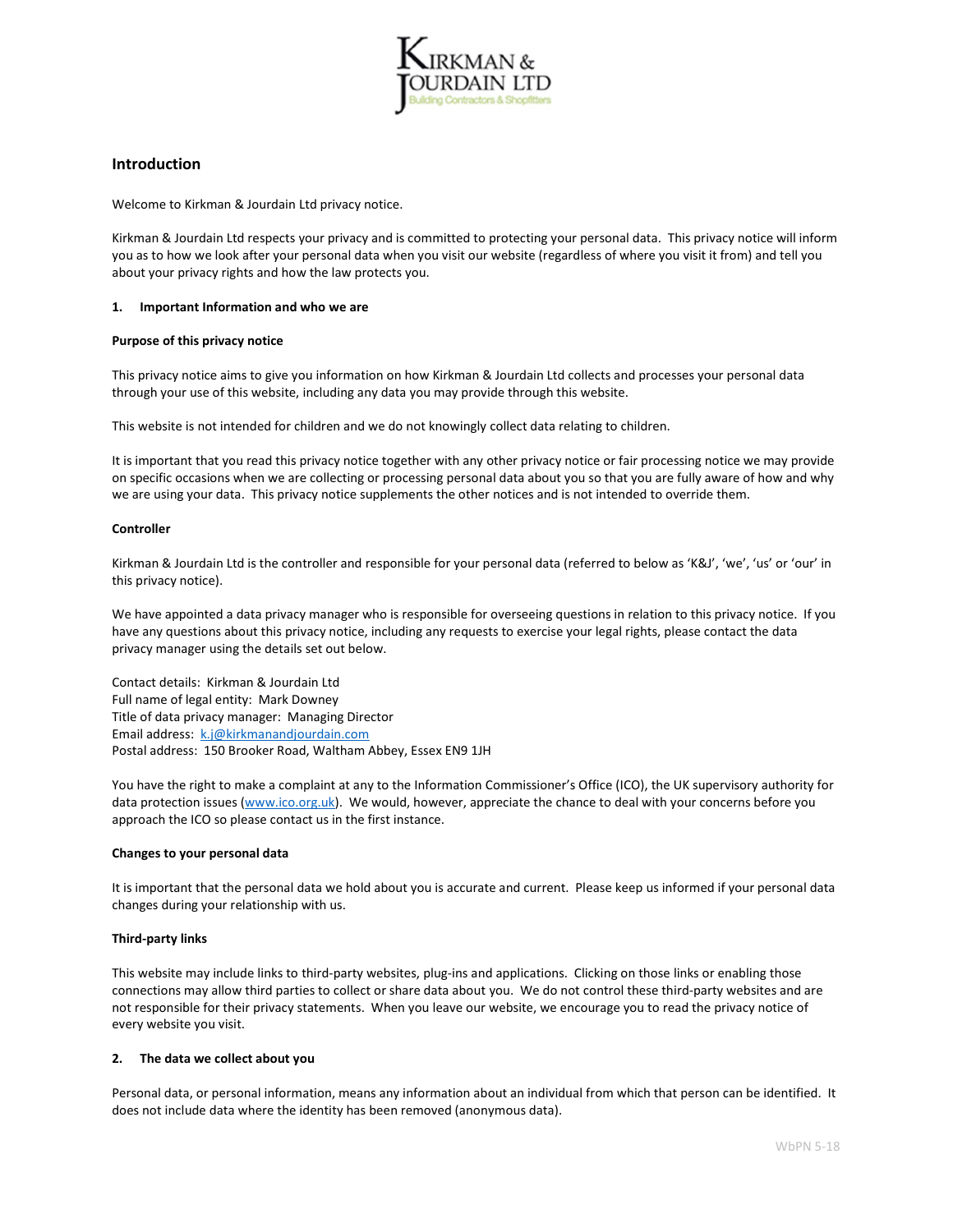We may collect, use, store and transfer different kinds of personal data about you which we have grouped together as follows:

- Identity Data includes your name
- Contact Data includes your address, email address and telephone numbers
- Technical Data includes internet protocol (IP) address, browser type and version, time zone setting and location, browser plug-in types and versions, operating system and platform and other technology on the devices you use to access this website.
- Usage Data includes information about how you use our website, products and services.

We also collect, use and share **Aggregated Data** such as statistical or demographic data for any purpose. Aggregated Data may be derived from your personal data but is not considered personal data in law as this data does not directly or indirectly reveal your identity. For example, we may aggregate your Usage Data to calculate the percentage of users accessing a specific website feature. However, if we combine or connect Aggregated Data with your personal data so that it can directly or indirectly identify you, we treat the combined data as personal data which will be used in accordance with this privacy notice.

We do not collect any Special Categories of Personal Data about you (this includes details about your race or ethnicity, religious or philosophical beliefs, sex life, sexual orientation, political opinions, trade union membership, information about your health and genetic and biometric data). Nor do we collect any information about criminal convictions and offences.

#### If you fail to provide personal data

Where we need to collect personal data by law, or under the terms of a contract we have with you and you fail to provide that data when requested, we may not be able to perform the contract we have or are trying to enter into with you (for example, to provide you with goods or services). In this case, we may have to cancel a product or service you have with us but we will notify you if this is the case at the time.

#### 3. How is your personal data collected?

We use different methods to collect data from and about you including through:

- Direct interactions. You may give us your Identify and Contact Data by filling in forms or by corresponding with us by post, phone, email or otherwise. This includes personal data you provide when you request that we make contact with you.
- Automated technologies or interactions. As you interact with our website, we may automatically collect Technical Data about your equipment, browsing actions and patterns. We collect his personal data by using cookies, server logs and other similar technologies.
- Technical Data from the following parties:
	- (a) Analytics providers such as Google based outside the EU;
	- (b) Advertising networks; and
	- (c) Search information providers.
- Identity and Contact Data from data brokers or aggregators
- Identify and Contact Data from publicly availably sources such as Companies House and the Electoral Register.

## 4. How we use your personal data

We will only use your personal data when the law allows us to. Most commonly, we will use your personal data in the following circumstances:

- Where we need to perform the contract we are about to enter into or have entered into with you.
- Where it is necessary for our legitimate interests (or those of a third party) and your interests and fundamental rights do not override those interests.
- Where we need to comply with a legal or regulatory obligation.

Generally we do not rely on consent as a legal basis for processing your personal data other than in relation to sending third party direct marketing communications to you via email or text message. You have the right to withdraw consent to marketing at any time by contacting us.

#### Purposes for which we will use your personal data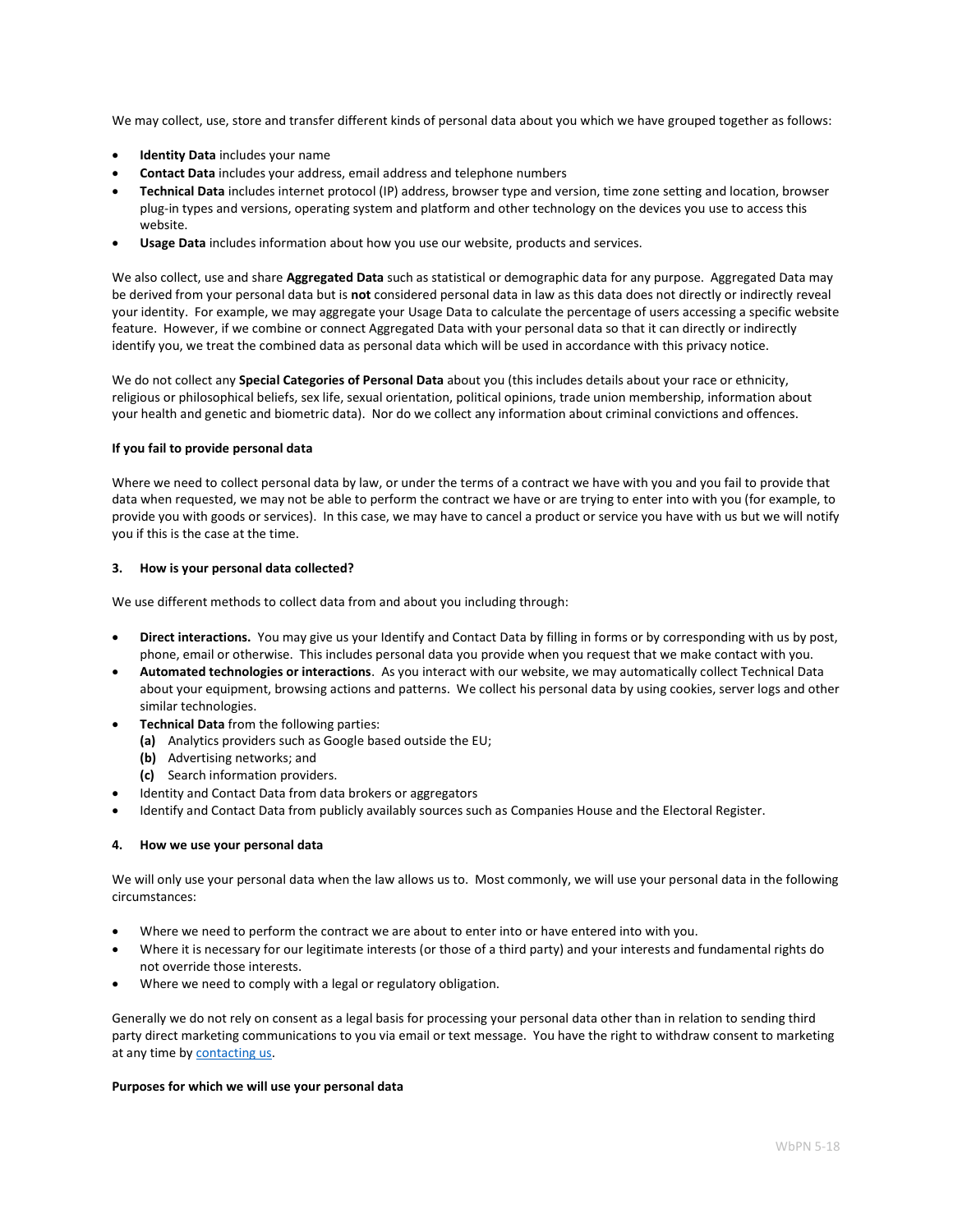We have set out below, a description of all the ways we plan to use your personal data, and which of the legal bases we rely on to do so. We have also identified what our legitimate interests are where appropriate.

Note that we may process your personal data for more than one lawful ground depending on the specific purpose for which we are using your data. Please contact us if you need details about the specific legal ground we are relying on to process your personal data where more than one ground has been set out below.

| <b>Purpose/Activity</b>                                                                                                                                                                | <b>Type of Data</b>                                                                                                               | Lawful basis for processing including basis of legitimate interest                                                                                                                                                                                                                                     |
|----------------------------------------------------------------------------------------------------------------------------------------------------------------------------------------|-----------------------------------------------------------------------------------------------------------------------------------|--------------------------------------------------------------------------------------------------------------------------------------------------------------------------------------------------------------------------------------------------------------------------------------------------------|
| To administer and protect our<br>business and this website<br>(including troubleshooting,<br>data analysis, testing, system<br>maintenance, support,<br>reporting and hosting of data) | (a)<br>Identify<br>(b)<br>Contact<br>Technical<br>(c)                                                                             | Necessary for our legitimate interests (for running our<br>(a)<br>business, provision of administration and IT services, network<br>security, to prevent fraud and in the context of a business<br>reorganisation or group restricting exercise)<br>Necessary to comply with a legal obligation<br>(b) |
| To deliver relevant website<br>content and advertisements<br>to you and measure or<br>understand the effectiveness<br>of the advertising we serve to<br>you                            | (a)<br>Identify<br>(b)<br>Contact<br>(c)<br>Profile<br>(d)<br>Usage<br>(e)<br>Marketing and<br>communications<br>Technical<br>(f) | Necessary for our legitimate interests (to study how customers<br>use our produce/services, to develop them, to grow our business<br>and to inform our marketing strategy.                                                                                                                             |
| To use data analytics to<br>improve our website,<br>products/services, marketing,<br>customer relationships and<br>experiences                                                         | Technical<br>(a)<br>Usage<br>(b)                                                                                                  | Necessary for our legitimate interests (to define types of<br>customers for our products and services, to keep our website<br>updated and relevant, to develop our business and to inform our<br>marketing strategy).                                                                                  |

#### Marketing

We strive to provide you with choices regarding certain personal data uses, particularly around marketing and advertising. You may receive marketing communications from us if you have requested information from us or purchased goods or services from us or if you have otherwise provided us with your details and, you have provided your consent for us to do so.

#### Third-party marketing

We will get your express opt-in consent before we share your personal data with any company outside Kirkman & Jourdain Ltd for marketing purposes.

#### Opting out

You can ask us or third parties to stop sending you marketing messages at any time by contacting us. Where you opt out of receiving these marketing messages, this will not apply to personal data provided to us as a result of a product/service purchase, warranty registration, product/service experience or other transactions.

#### Cookies

You can set your browser to refuse all or some browser cookies, or to alert you when websites set or access cookies. If you disable or refuse cookies, please note that some parts of this website may become inaccessible or not function properly. For more information about the cookies we use, please see our Cookie Policy.

#### Change of purpose

We will only use your personal data for the purposes for which we collected it, unless we reasonably consider that we need to use it for another reason and that reason is compatible with the original purpose. If you wish to get an explanation as to how the processing for the new purpose is compatible with the original purpose, please contact us.

If we need to use your personal data for an unrelated purpose, we will notify you and we will explain the legal basis which allows us to do so.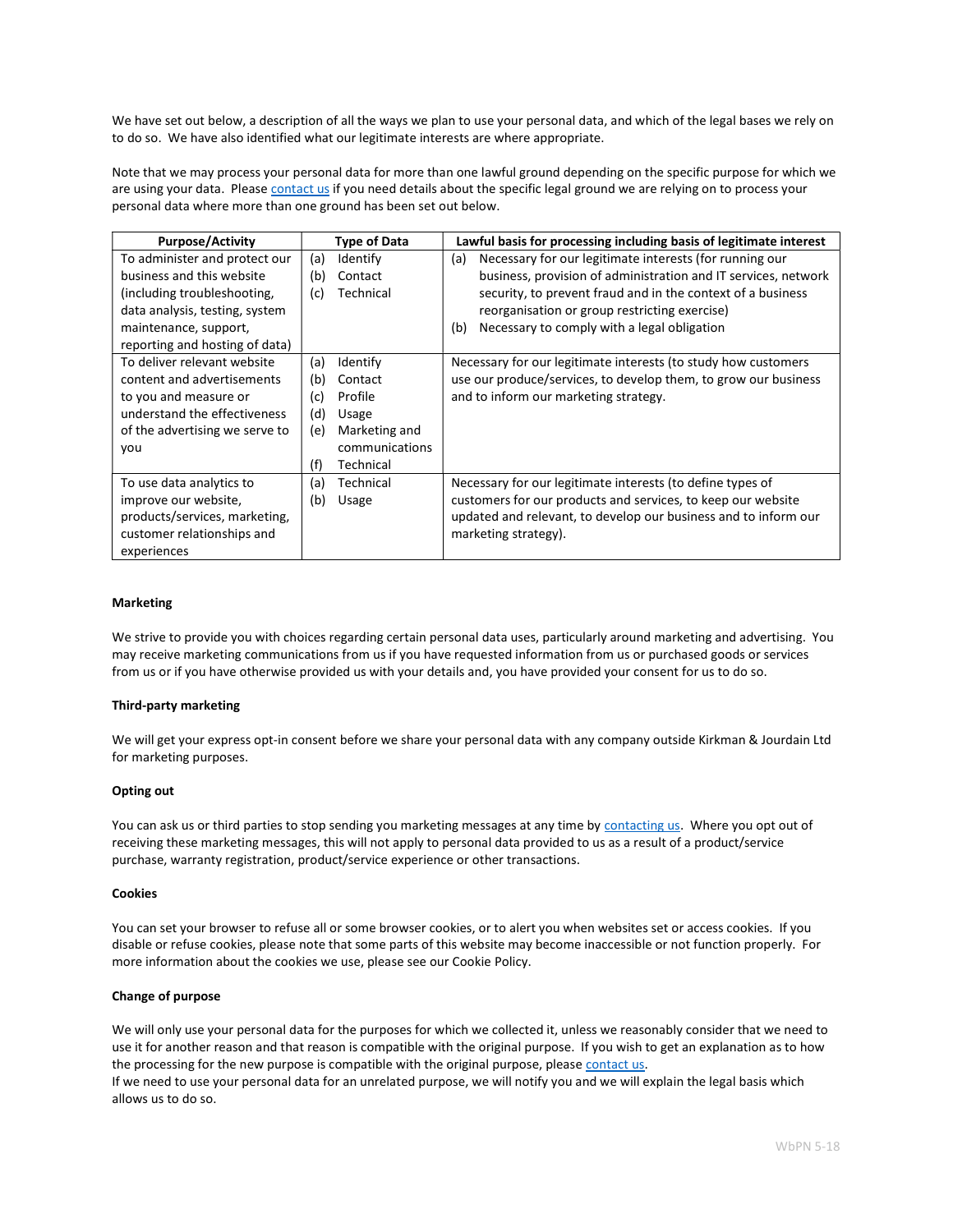Please note that we may process your personal data without your knowledge or consent, in compliance with the above rules, where this is required or permitted by law.

### 5. Disclosures of your personal data

We may have to share your personal data with the parties set out below for the purposes set out in paragraph 4 above.

- External Third Parties as set out in the Glossary
- Specific third parties
- Third parties to whom we may choose to sell, transfer, or merge parts of our business or our assets. Alternatively, we may seek to acquire other businesses or merge with them. If a change happens to our business, then the new owners may use your personal data in the same way as set out in this privacy notice.

We require all third parties to respect the security of your personal data and to treat it in accordance with the law. We do not allow our third-party service providers to use your personal data for their own purposes and only permit them to process your personal data for specified purposes and in accordance with our instructions.

#### 6. International transfers

We do not transfer your personal data outside the European Economic Area (EEA).

#### 7. Data security

We have put in place appropriate security measures to prevent your personal data from being accidentally lost, used or accessed in an unauthorised way, altered or disclosed. In addition, we limit access to your personal data to those employees, agents, contractors and other third parties who have a business need to know. They will only process your personal data on our instructions and they are subject to a duty of confidentiality.

## 8. Data retention

We will only retain your personal data for as long as necessary to fulfil the purposes we collected it for, including for the purposes of satisfying any legal, accounting, or reporting requirements.

To determine the appropriate retention period for personal data, we consider the amount, nature, and sensitivity of the personal data, the potential risk of harm from unauthorised use or disclosure of your personal data, the purposes for which we process your personal data and whether we can achieve those purposes through other means, and the applicable legal requirements.

In some circumstances you can ask us to delete your data; see request erasure below for further information. In some circumstances we may anonymise your personal data (so that it can no longer be associated with you) for research or statistical purposes in which case we may use this information indefinitely without further notice to you.

## 9. Your legal rights

Under certain circumstances, you have rights under data protection laws in relation to your personal data. These rights are as follows:

Request access to your personal data (commonly known as a 'data subject access request'). This enables you to receive a copy of the personal data we hold about you and to check that we are lawfully processing it.

Request correction of the personal data that we hold about you. This enables you to have any incomplete or inaccurate data we hold about you corrected, though we may need to verify the accuracy of the new data you provide to us.

Request erasure of your personal data. This enables you to ask us to delete or remove personal data where there is no good reason for us continuing to process it. You also have the right to ask us to delete or remove your personal data where you have successfully exercised your right to object to processing (see below), where we may have processed your information unlawfully or where we are required to erase your personal data to comply with local law. Note, however, that we may not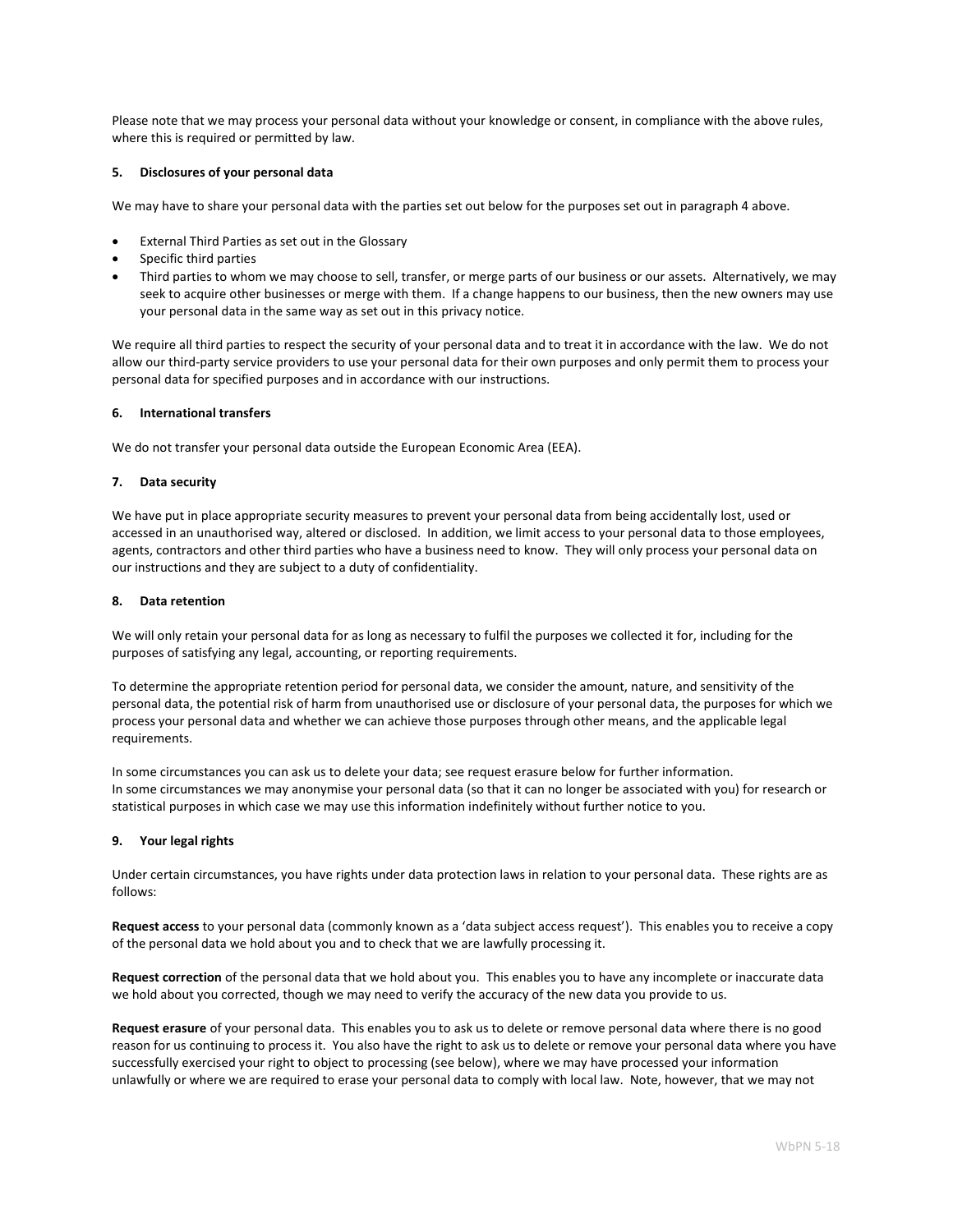always be able to comply with your request of erasure for specific legal reasons which will be notified to you, if applicable, at the time of your request.

Object to processing of your personal data where we are relying on a legitimate interest (or those of a third party) and there is something about your particular situation which makes you want to object to processing on this ground as you feel it impacts on your fundamental rights and freedoms. You also have the right to object where we are processing your personal data for direct marketing purposes. In some cases, we may demonstrate that we have compelling legitimate grounds to process your information which override your rights and freedoms.

Request restriction of processing of your personal data. This enables you to ask us to suspend the processing of your personal data in the following scenarios: (a) if you want us to establish the data's accuracy; (b) where our use of the data is unlawful but you do not want us to erase it; (c ) where you need us to hold the data even if we no longer require it as you need it to establish, exercise or defend legal claims; or (d) you have objected to our use of your data but we need to verify whether we have overriding legitimate grounds to use it.

Request the transfer of your personal data to you or to a third party. We will provide to you, or a third party you have chosen, your personal data in a structured, commonly used, machine-readable format. Note that this right only applies to automated information which you initially provided consent for us to use or where we used the information to perform a contract with you.

Withdraw consent at any time where we are relying on consent to process your personal data. However, this will not affect the lawfulness of any processing carried out before you withdraw your consent. If you withdraw your consent, we may not be able to provide certain products or services to you. We will advise you if this is the case at the time you withdraw your consent.

If you wish to exercise any of the rights set out above, please contact us.

#### No fee usually required

You will not have to pay a fee to access your personal data (or to exercise any of the other rights). However, we may charge a reasonable fee if your request is clearly unfounded, repetitive or excessive. Alternatively, we may refuse to comply with your request in these circumstances.

#### What we may need from you

We may need to request specific information from you to help us confirm your identity and ensure your right to access your personal data (or to exercise any of your other rights). This is a security measure to ensure that personal data is not disclosed to any person who has no right to receive it. We may also contact you to ask you for further information in relation to your request to speed up our response.

#### Time lime to respond

We try to respond to all legitimate requests within one month. Occasionally it may take us longer than a month if your request is particularly complex or you have made a number of requests. In this case, we will notify you and keep you updated.

#### 10. Glossary

#### Lawful Basis

Legitimate Interest means the interest of our business in conducting and managing our business to enable us to give you the best service/product and the best and most secure experience. We make sure we consider and balance any potential impact on you (both positive and negative) and your rights before we process your personal data for our legitimate interests. We do not use personal data for activities where other interests are overridden by the impact on you (unless we have your consent or are otherwise required or permitted to by law). You can obtain further information about how we assess our legitimate interests against any potential impact on you in respect of specific activities by contacting us.

Performance of Contract means processing your data where it is necessary for the performance of a contract to which you are a party or to take steps at your request before entering into such a contract.